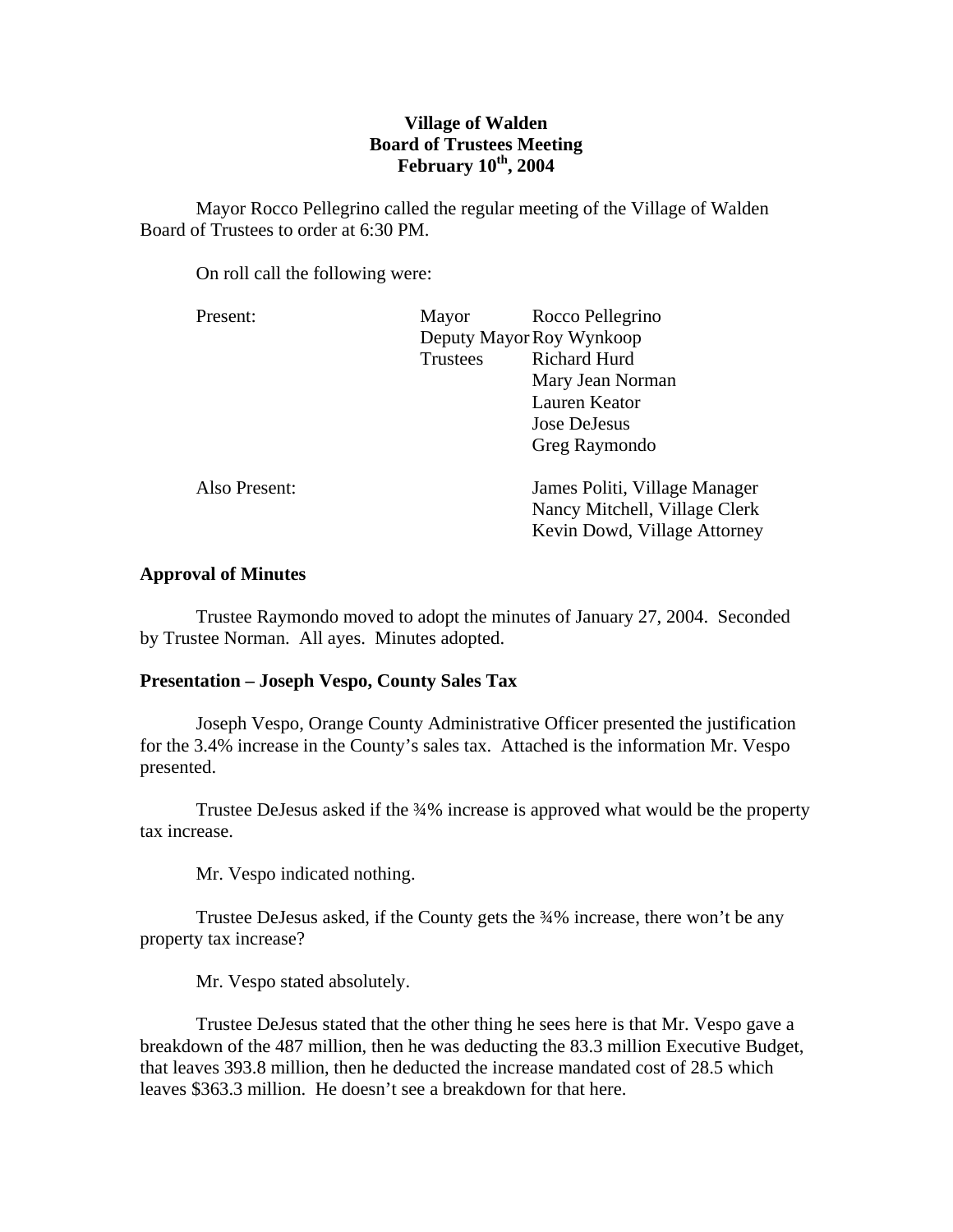Mr. Vespo explained that the figures are the big unfounded unanticipated big shots. They are getting shots throughout.

 Trustee DeJesus stated that he still wants to know there is \$363.3 million, you have 487.1 which was the adopted budget for 2004. From that deducting 383.3 which was the Executive Budget.

Mr. Vespo stated that the 83.3 is County tax.

 Trustee DeJesus stated that he was trying to find out what happened to the 363.3 million dollars in expenses. He understands they are focusing on mandated costs, but what about the other expenses that they are talking about.

 Mr. Vespo stated that every department shows the budget but what they did here was show why they needed the increase. He would be happy to send Trustee DeJesus the whole budget.

 Trustee DeJesus stated that the county must have an Executive Budget somewhere.

Mr. Vespo stated yes and he will send it to Trustee DeJesus.

 Trustee Raymondo asked if this was the first village the county did a presentation for?

 Mr. Vespo stated that most of the other villages have approved the increase just based upon the letter that was sent by the County.

Trustee Raymondo asked why he came to Walden.

Mr. Vespo stated that he was invited.

 Trustee Raymondo asked where does it show the money from the sale of the Silesian property in the budget.

 Mr. Vespo stated that there are a lot of expenses in 2004. What you do is take snapshot of January  $1<sup>st</sup>$  and you have anticipated revenues and anticipated expenses.

 Trustee Raymondo stated that what he is trying to show is that there is money that they don't show here, like 4.6 million tobacco money. Where does that show in this budget?

 Mr. Vespo stated that part of the tobacco money is showing up in the amount of surplus that came in. Tobacco is a general fund item. It's not a separate item.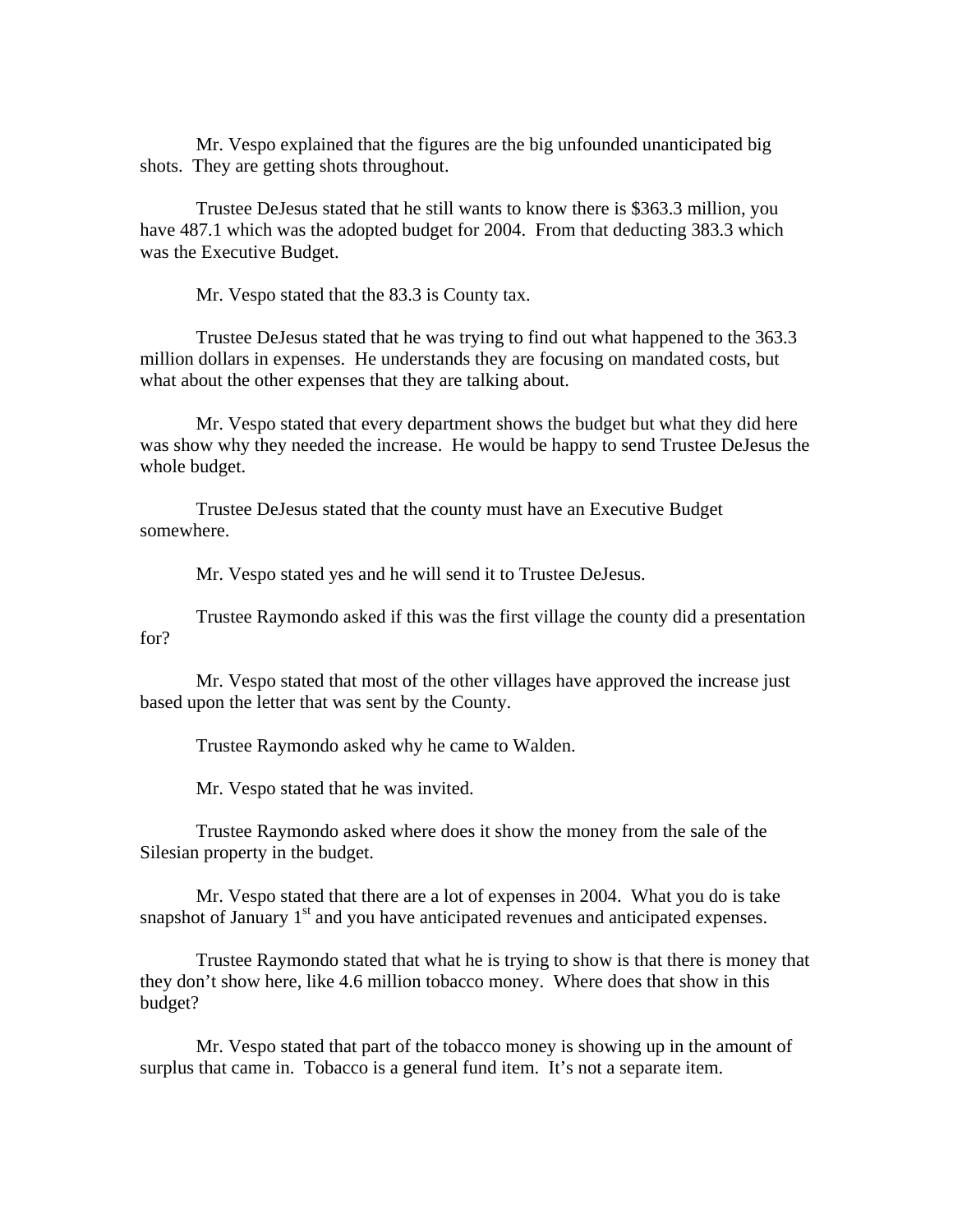Trustee Raymondo asked if the County has passed the budget yet.

Mr. Vespo stated yes.

 Trustee DeJesus stated that the 17.4 million surplus doesn't include the carry over from 2003.

Mr. Vespo stated that  $17 + 26$  is what you need to maintain your bonding. They are not swimming in extra money. He indicated that he will also send Trustee DeJesus the report by the outside accounting firm that the legislature hires and their report will confirm that this is a bare bones budget.

 Trustee Hurd stated that the State Comptroller worked out a deal with most of the Villages and communities regarding pension costs. Considering the fact that most were in the system are reflective of the general population meaning that the baby boomers are about to retire. Does Mr. Vespo think that the 4.7% will hold or should the villages expect increases down the road?

 Mr. Vespo stated that in 2003 it was 4.6 million dollars and then they got notification that the 4.6, if they do the ratio that would be fine. Then four months they came back and said it has to be 13 million.

Trustee Hurd asked Mr. Vespo if he thinks they've made up the gap?

 Mr. Vespo stated that he's hoping for a recovery of the market, a recovery in the economy and more tax revenues, they are hopeful.

Trustee Raymondo asked about the anticipated revenues.

Mr. Vespo stated 407 million, they are hoping.

Trustee Raymondo asked if this will go into effect June  $1<sup>st</sup>$ .

 Mr. Vespo stated that you have to have a Home Rule vote which they did. Now you submit it to the State and the Assembly, the request for the  $\frac{3}{4}\%$ . After it's approved, what you have is the Governor has as long as he wants to sign it. Once he signs it can't be implemented for ninety days. However, there are only four days in the year that it can be implemented, March 1, June 1, September 1 or December 1. If this is not signed by the Governor by March 1, if he signs it on March 2, ninety days is June 2, now the next time you can implement this is September 1. This is based upon the  $\frac{3}{4}$  of 1% being enacted by June 1. If this is not enacted by June 1 and if it goes to September 1 the revenue will be six million and they will probably have to lay off people.

 Trustee DeJesus asked why the Department of Motor Vehicles is not operated by the State as other counties do.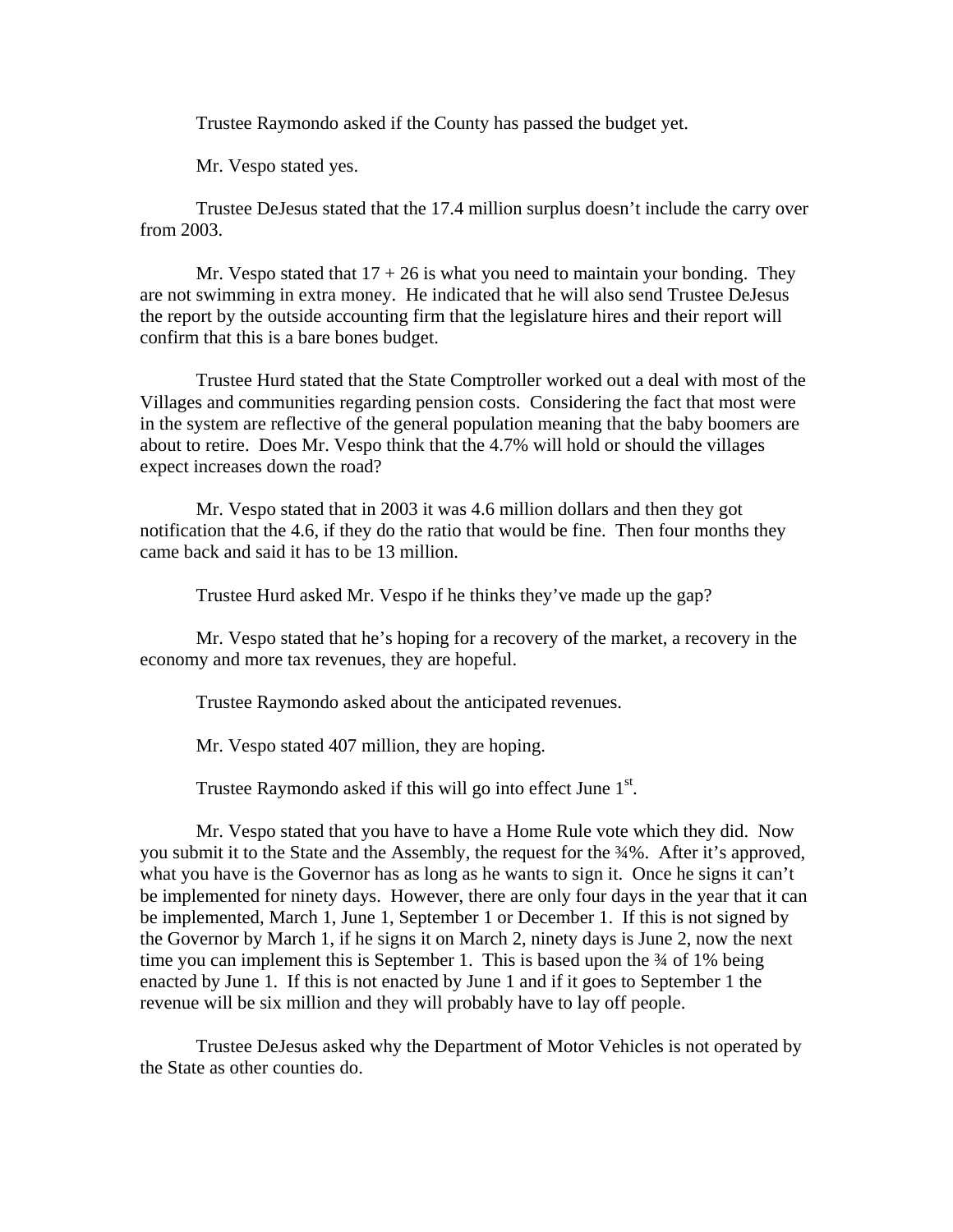Mr. Vespo stated that there would be a big loss in revenues.

 Keith Millspaugh asked what happens next year if the State mandates 30 million more.

Mr. Vespo stated then we will be in trouble.

 Mr. Millspaugh stated then the taxes will go up. He asked if the counties were getting together to fight this. The more resistance they get the better it is for their fight. He can't imagine another 3/4% tax raise. When will that stop.

Mr. Vespo stated that it's been over ten years ago that it changed.

 Mr. Millspaugh asked what has the County property assessment gone up from last year to this year?

Mr. Vespo stated that it went up and that's the reason its only 16 million.

 Mr. Millspaugh stated that your increase covers their mandate so any extra expenses they are not showing.

Mr. Vespo stated that these are the increase of the major moneys.

` Mr. Millspaugh asked where did the extra assessment go in to.

Mr. Vespo stated that you have to look at the whole budget.

 Mr. Millspaugh stated that he feels the Board is doing the right thing by voting not to go along with the increase.

# **Public Comments**

Mike Pearson 167 Walnut Street asked about snow removal on Main Street. When did the policy change?

 Manager Politi stated that at this time the Village is pretty much zeroed out on the budget for snow removal and he has to make that choice whether they will go beyond that budget line.

 Mr. Pearson stated that he doesn't understand how the Village of Montgomery can do it the next day and the Village of Walden can't. You should change the entrance sign to the Village saying, closed for the winter and you want people to shop in the Village of Walden, how are they to do that when there's no access to get in there. What if someone falls?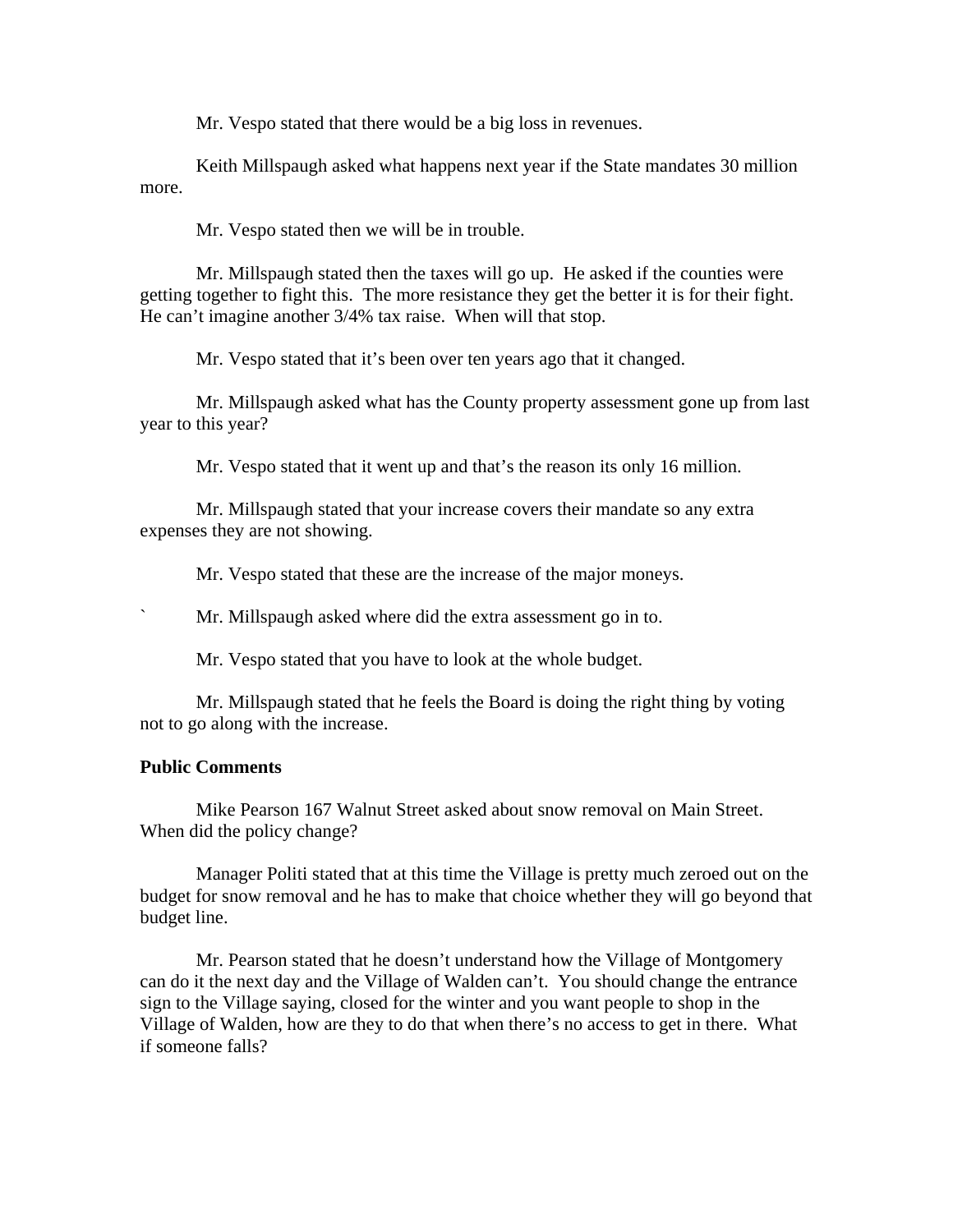Keith Millspaugh read the attached letter to the Board which he tried to write as least offensive as possible. He further stated that he had a two hour meeting with the manager yesterday. The manager heard what he had to say and he heard what the manager had to say. He decided he wanted to communicate to the board so is sat down and quietly put his thoughts together. This is how he feels and he feels the Board does not discuss the things that are the meat and potatoes. Things seem to be decided somewhere else. He sees there is an item for executive session for property purchase. He asked what that was about?

Manager Politi stated that it's to be decided in executive session.

Mr. Millspaugh asked, for what reason?

 Mr. Dowd stated that the Village is interested in a piece of property and to discuss it in public could affect the purchase price of the property.

 Mr. Millspaugh stated that there is only one reason and that is if its going to negatively effect the purchase price of the property, to go into executive session for. Why do you think it would increase the price of the property if there was public discussion.

 Mr. Dowd stated that because it may encourage other potential buyers which would drive the price up.

 Mr. Millspaugh asked when action would be taken on that, after executive session tonight? When would the public have an opportunity to comment on something like that or to hear the debate as to why the purchase of the property is important or necessary.

Mayor Pellegrino stated that would happen if the board moves forward with it.

 Mr. Millspaugh stated that you're telling Mike Pearson that you don't have the money to remove snow on Main Street, but you have money to go out and purchase property.

 Mr. Dowd advised Mr. Millspaugh that the money would be borrowed through a bond resolution.

 Mr. Millspaugh asked when does the public get to hear the discussion on the policy on purchasing property?

 Trustee Raymondo indicated when the decision is made to purchase it. When we get all the facts and figures we will present it to the public.

 Mr. Millspaugh stated that there is nothing that prevents the Village Board from coming out of executive session and agree to enter into a contract for the purchase of the property without the public having any input.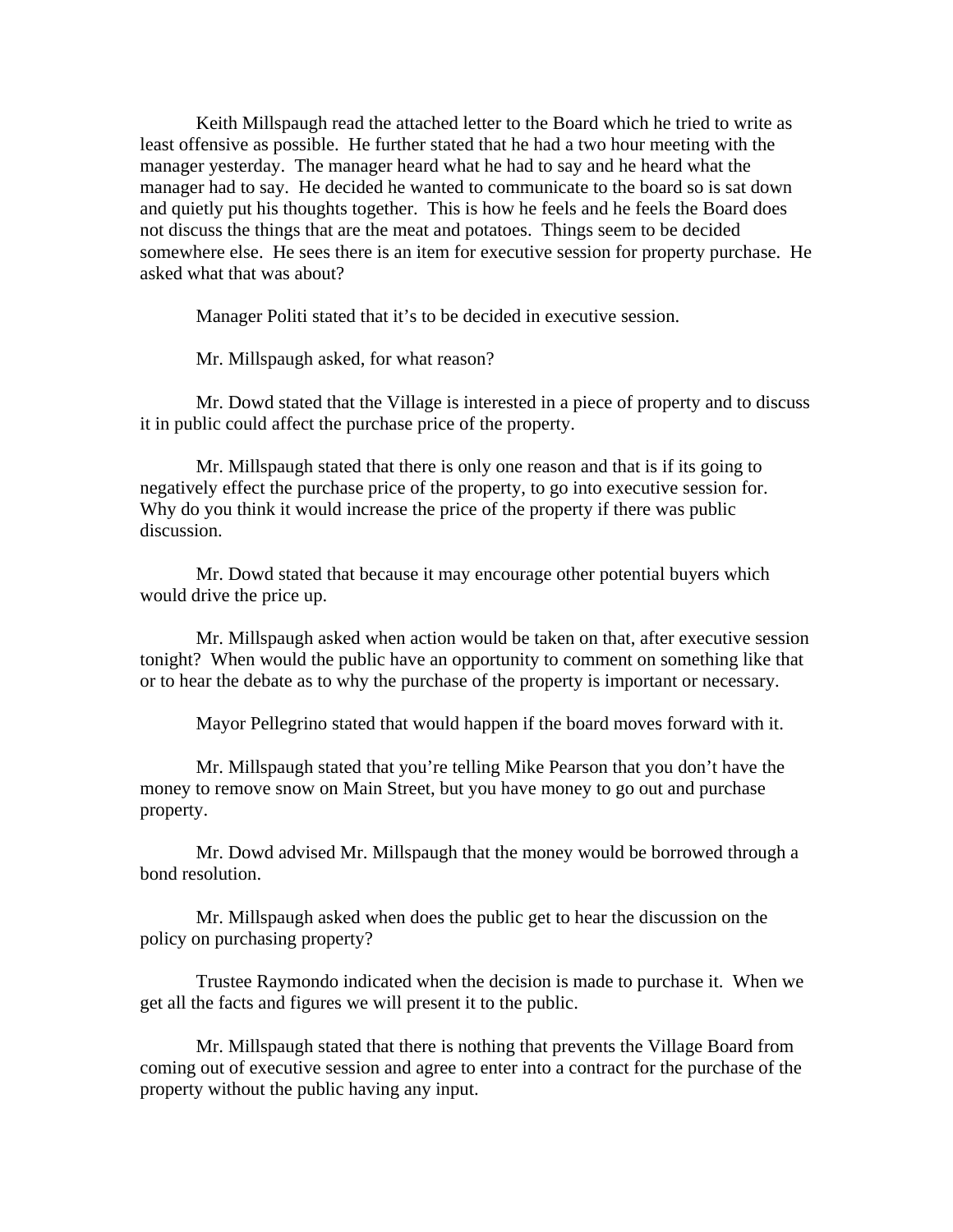Mayor Pellegrino stated that the Board doesn't do that. He wouldn't do that.

 Mr. Millspaugh stated that he went through two years of minutes and he found very little substance along this line.

 Mayor Pellegrino stated that the last purchase of property was out in the meeting and discussed. He doesn't know what Mr. Millspaugh is referring to as secretive. He thinks he's wrong.

 Manager Politi stated that during the bond process you would have the chance to question it.

 Mr. Dowd stated that if the Board decided to go forward and enter into a contract they would have to do that in public.

 Trustee Hurd stated that the issue is based on what we know and Village Law and based on recommendation of our attorney that we need to go into executive session for. You live in a representative republic and people who are elected here are your Village representatives. We represent people and they have the right to replace us or hire someone else or fire them every two years. Other then that it really is the judgment of each individual Trustee to represent the Village to the best of his or her abilities, but it's the Boards vote.

 Mr. Millspaugh asked if the Board is having those discussions, he doesn't know where they are having them because its not here or being recorded.

 Mr. Dowd stated that the only reason for having minutes is to reflect actions the Board took. You can't rely on minutes to give a verbatim debate of what all the issues confronting the Board are. The only thing necessary for minutes is actually a vote when an action is taken or to expend money. Using the minutes as a gauge as to what goes on in the Board meeting is not correct.

Dave Sperry asked about the comprehensive plan workshop.

Manager Politi advised Mr. Sperry that the workshop was held on February  $4<sup>th</sup>$ . The other meeting was canceled because of snow.

 Mr. Sperry asked about the budget. Tonight he learned they're going to be short falls with the budget. Back in October it was asked how the budget was doing. A month ago they asked for an update of the budget. He guesses everyone gets the paperwork handed to them before the meetings. They have a monthly report. The public doesn't get monthly reports.

Manager Politi stated that the monthly report is available to the public.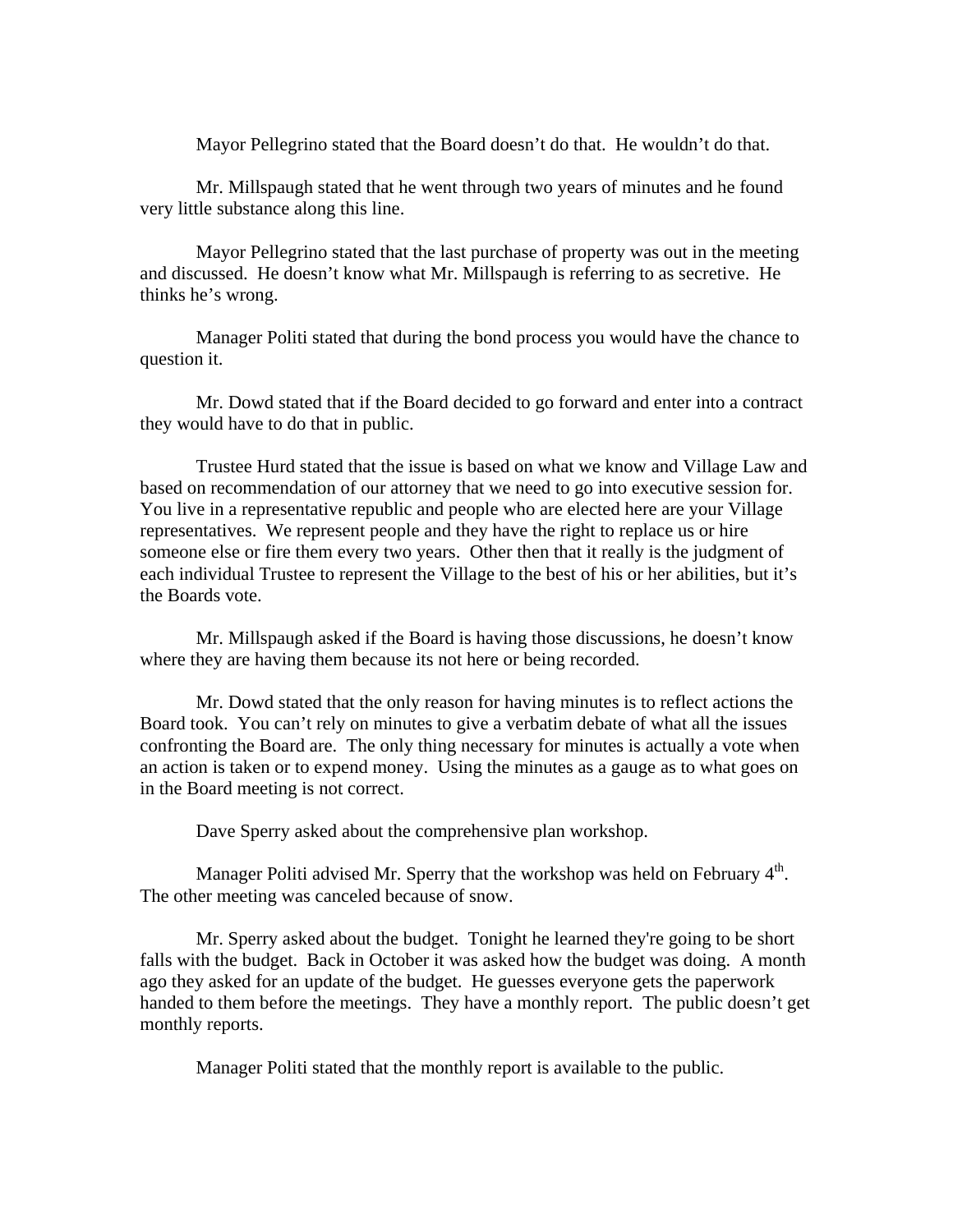Mr. Sperry stated that he doesn't know how much money is left in the budget for the remainder of the year, but apparently there isn't the money that people think is there. Instead of the monthly report have a full report very soon.

# **Audited Bills**

Trustee Hurd moved to pay the audited bills of February 10, 2004. Seconded by Trustee DeJesus. All ayes. Motion carried.

# **Town of Montgomery Request**

The Town of Montgomery asked permission to use the Girl Scout Cabin March  $2<sup>nd</sup>$ , 2004 from 6am – 9pm for the primary.

 Trustee Hurd moved to allow the Town of Montgomery to use the Girl Scout Cabin on March  $2<sup>nd</sup>$ , 2004 from 6am – 9pm. Seconded by Trustee DeJesus. All ayes. Motion carried.

#### **Olley Park Home Rule**

Mr. Dowd explained that the Board had asked the State Legislators to see if the house at Olley Park could be removed from parklands so that it can be rented with the idea that renting the property would decrease vandalism not only to the house but to the park. Those bills were entered into the hopper up in Albany both in the Senate and Assembly. They are processing the Village's home rule request. Tonight the Board has to adopt the resolution requesting that the State Legislators enact such a law to rent out the property and take it out of the parkland.

 Trustee Raymondo moved to adopt Resolution No. 7-03-04, Resolution Requesting the Enactment of New York State Senate Bill #S.5082 and New York State Assembly Bill #A.8598 Authorizing the Village of Walden Discontinue Certain Land as Parkland and Alienate the Same, (attached). Seconded by Trustee Norman.

Trustee DeJesus asked if the house was in rent able condition?

Manager Politi stated that it will need work only because its been sitting.

Trustee DeJesus asked if the pipes froze in the house?

Manager Politi stated that one pipe froze.

Trustee DeJesus asked what the costs of repairs would be?

Manager Politi stated that its ceiling tiles and carpet.

Trustee Raymondo asked for cost of what they need to make the house rent able.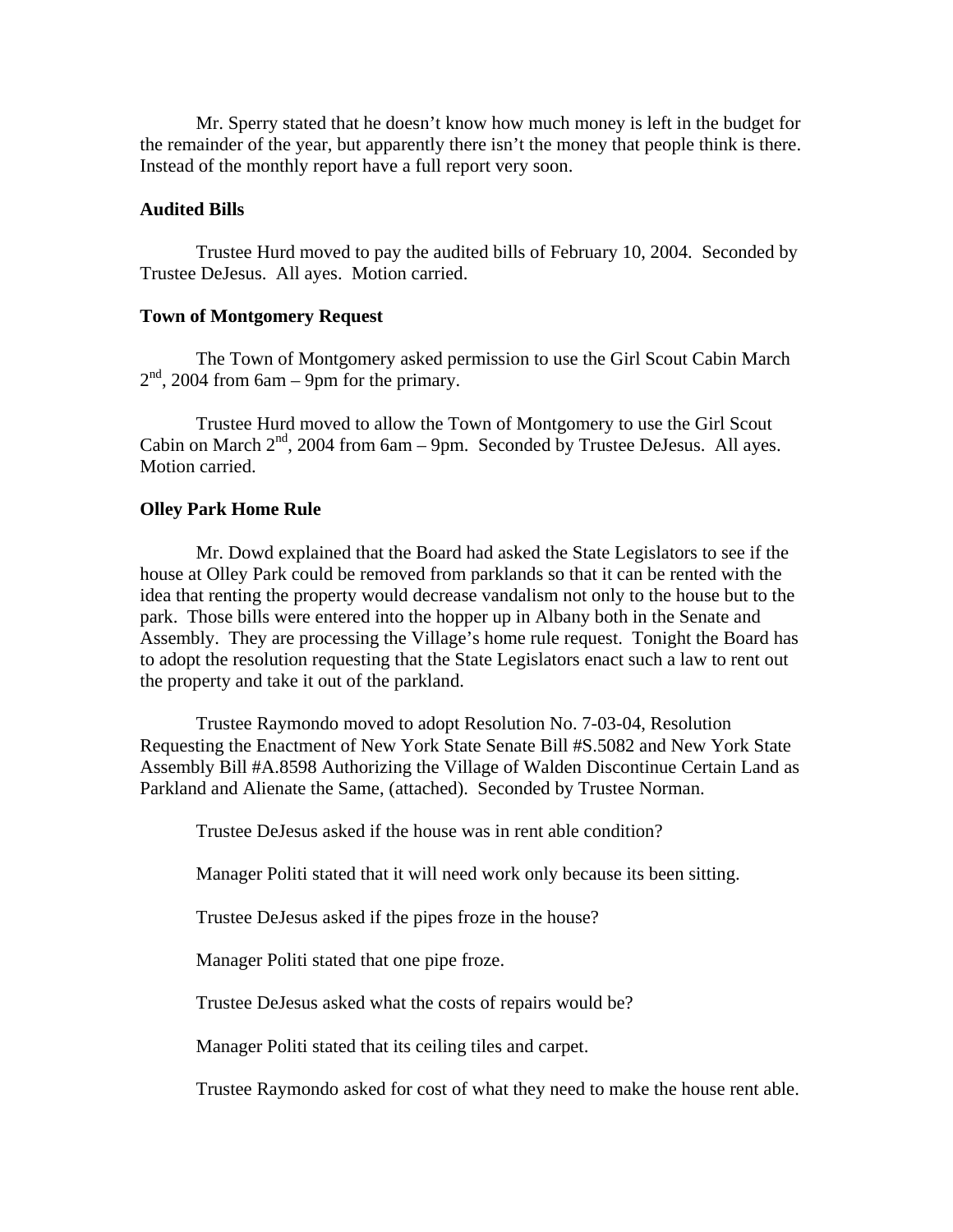Mayor Pellegrino stated that the manager had to appear in court because of vandalism at the park and he has to appear in two weeks.

All ayes. Resolution adopted.

# **Intermunicipal Agreement – Village of Maybrook**

Manager Politi explained that Maybrook lost their Dare Officer and our Dare Officer is available to do it. There would be no cost to the Village. They will reimburse us for all his time.

Trustee Raymondo asked if there would be any conflict with the other officers?

Manager Politi stated no, because he is just the Dare Officer.

 Trustee DeJesus asked if this agreement covers this person if he is harmed while doing his duties in Maybrook.

Manager Politi stated that the Village of Walden will be indemnified.

 Mr. Dowd stated that they are incurring all the costs and if he gets hurt they will reimburse us.

 Trustee DeJesus asked that there be something is the contract in terms of liability. That is critical.

Mr. Dowd indicated that he will add that to the agreement.

Trustee Raymondo asked how many hours.

Manager Politi indicated five hours up to seventeen weeks.

 Trustee Norman moved to approve the intermunicipal agreement with the Village of Maybrook with the amendment. Seconded by Trustee Keator. All ayes. Motion carried.

## **Fire Department Request**

Paul Pullar stated that the radios the department has now are low bank in line of sight. They have to see or be in a direct line in order to transmit from radio to radio. What this will do is their radios will transmit to this repeater and the signal will be boosted so they can transmit back to other radios. There are dead zones in the Village, but the Town has worse ones.

Deputy Mayor Wynkoop asked how are they going to attach the antennas?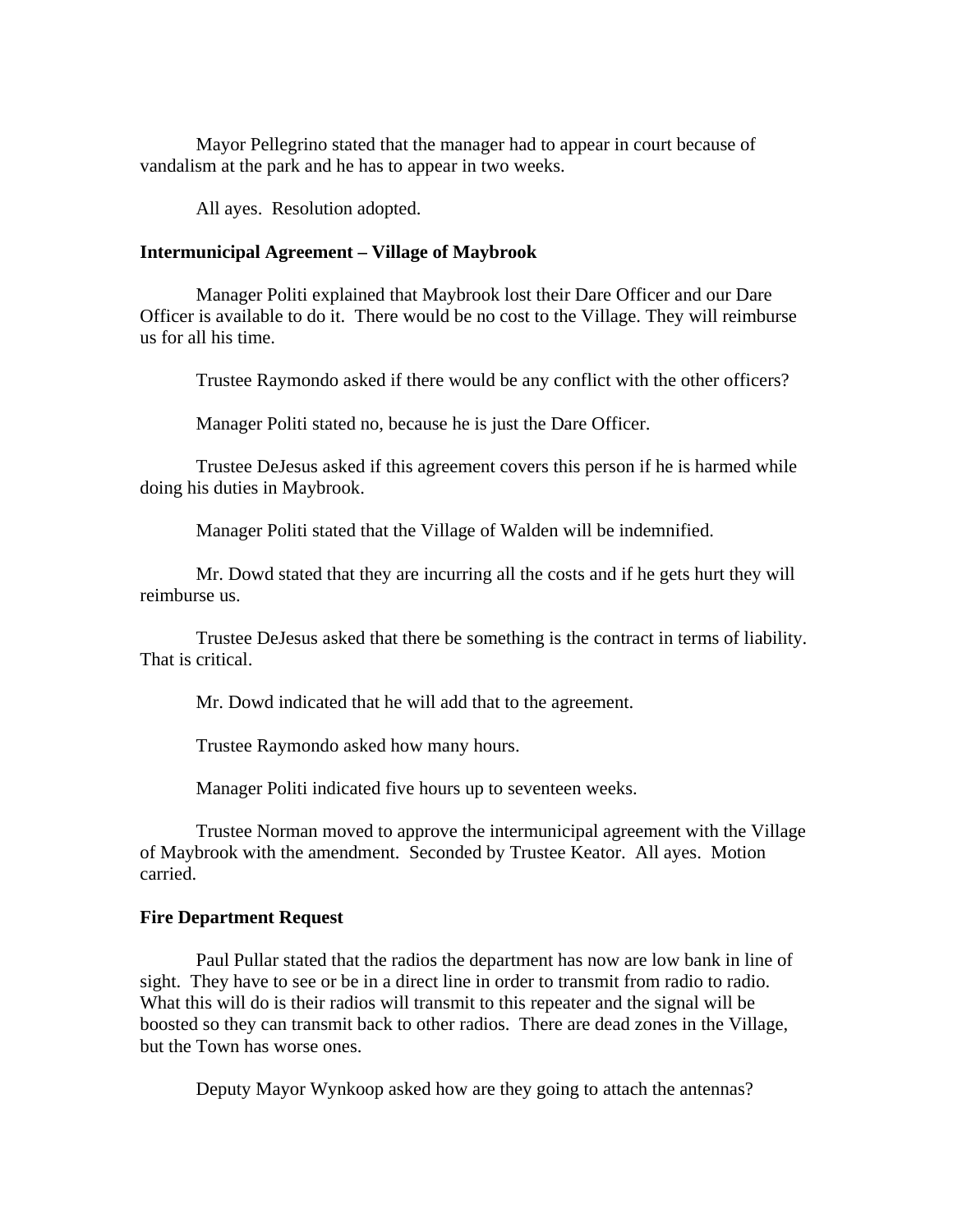Mr. Pullar stated that he doesn't know, but he was told it will be simple. He further stated that the fire district will provide insurance.

 Manager Politi stated that he will need specifications of how they are going to do it.

 Mr. Pullar stated that he will get that as well as the installer's certificate of insurance.

Trustee DeJesus asked if this would have to go to the Planning Board.

Mr. Dowd asked Mr. Pullar how long would the antenna be up there?

Mr. Pullar stated a month or two.

 Mr. Dowd indicated that this board has the right to give them that one month temporary right.

 Mayor Pellegrino indicated that he would like more information before this is approved.

# **Informational & Village Manager's Report**

Manager Politi stated that he did follow up with the Department of Transportation about the traffic signals. They hope to get a three phase sequence to help the flow of traffic. The project is definitely moving along. The bridge should be open in the fall.

 Manager Politi advised the Board that there have been calls on the orthopolyphosphate system. He brought in the engineers back in and hopefully they have found a solution and that solution has been in place for three weeks.

Trustee Keator asked if the manager has spoken to the women mentioned.

Manager Politi stated that they were giving it a week or so.

 The manager stated that the west side sewer collector, construction is under way and moving along.

The department reports are in the packets.

Trustee Keator asked about the hearing for Mr. DeGroodt two weeks ago.

 Mr. Dowd stated that after the meeting he asked some of the village people to give him information so he could prepare the resolution.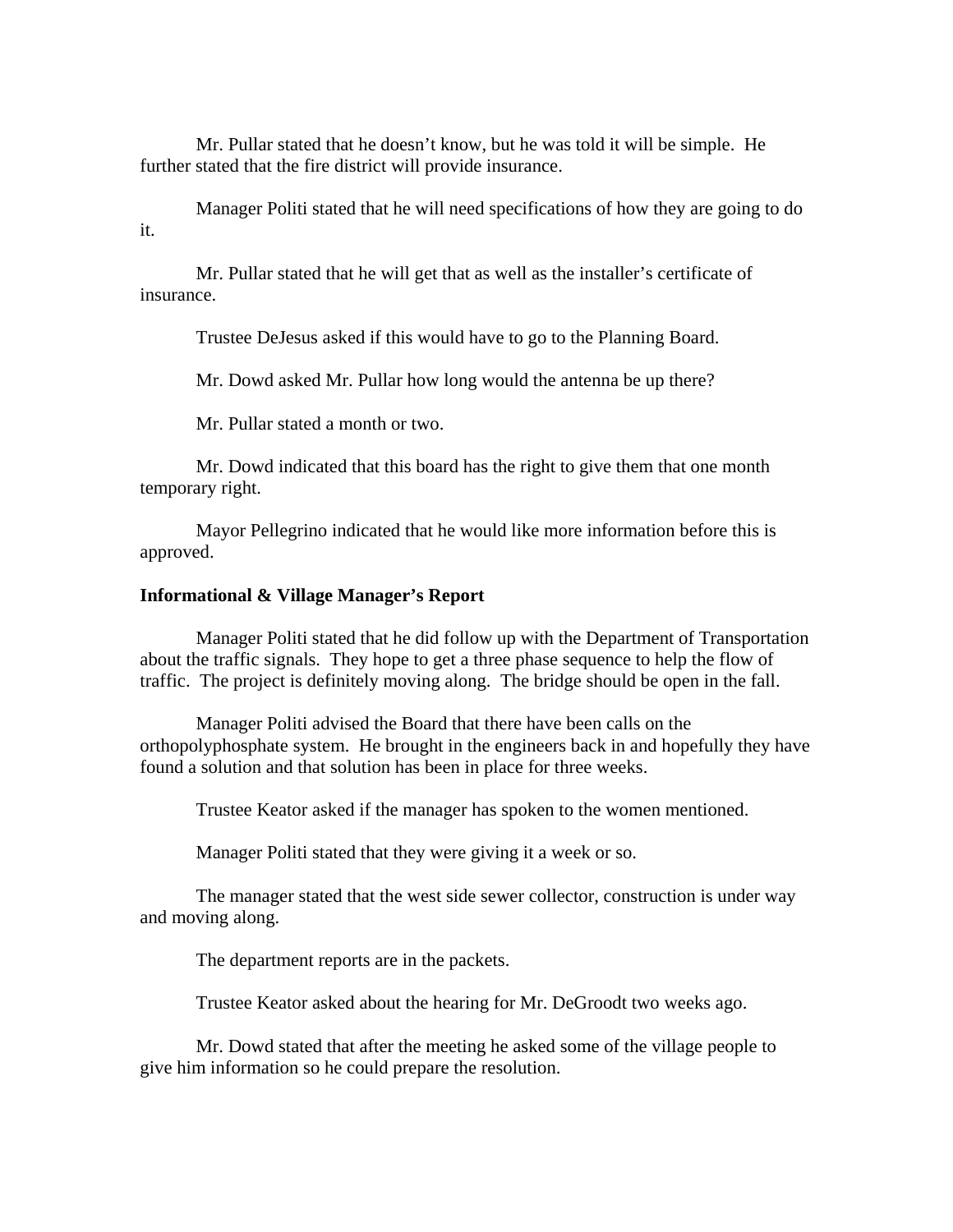Trustee Keator asked about Mr. Ronk's property on Sherman Avenue?

Manager Politi stated that another letter was sent. He has done some clean up.

Trustee Keator asked about Mr. Reardon.

Manager Politi indicated that the garage is down.

Trustee Raymondo asked about 97 Coldenham Road.

 Trustee DeJesus stated that they are excavating in the rear of the property and they aren't supposed to be doing that.

 Manager Politi stated that he heard they were bringing the equipment there, not excavating. He will get a report on that.

# **Board Comments**

Mayor Pellegrino stated that he would like to address the public. He has been accused of not doing anything for the village by Mr. Millspaugh at a previous meeting. He denounces that. There are no secret meetings and how dare does Mr. Millspaugh accuse the Board of doing that. Nothing is discussed in secrecy and nothing is hidden here. He refuses to happen what happened to the Town of Montgomery happen in this Village. He is proud of what he does for this Village. He attends NYCOM meetings. He gives up his vacation time. He gives up his work time. When he goes to a NYCOM meeting the Village doesn't get receipts for gas or tolls. He's proud to serve the people. As far as reaching out to other officials. He thinks its very important for the Village and we've received a lot of information by going out and seeing what other village's do and bringing that information back there. Again, he feels honored to serve this Village and he will do anything to improve this village.

 Trustee DeJesus stated that Mr. Millspaugh mentioned personal use of public property, he doesn't know what he means by that. He hopes he has information to back up that.

 Trustee DeJesus further stated that in regard to snow removal, when he first moved here it was impressive to see that the snow was being removed from Main Street. He would like to know why the Village stopped removing the snow from Main Street. He understands there is a question of cost. Not everything has to be overtime. We have to look at schedules at DPW, what is happening during the day. Use the personnel between 10am and 1pm to remove the snow.

 Manager Politi stated that he discussed that with Keith to do it during the day. The businesses have to understand.